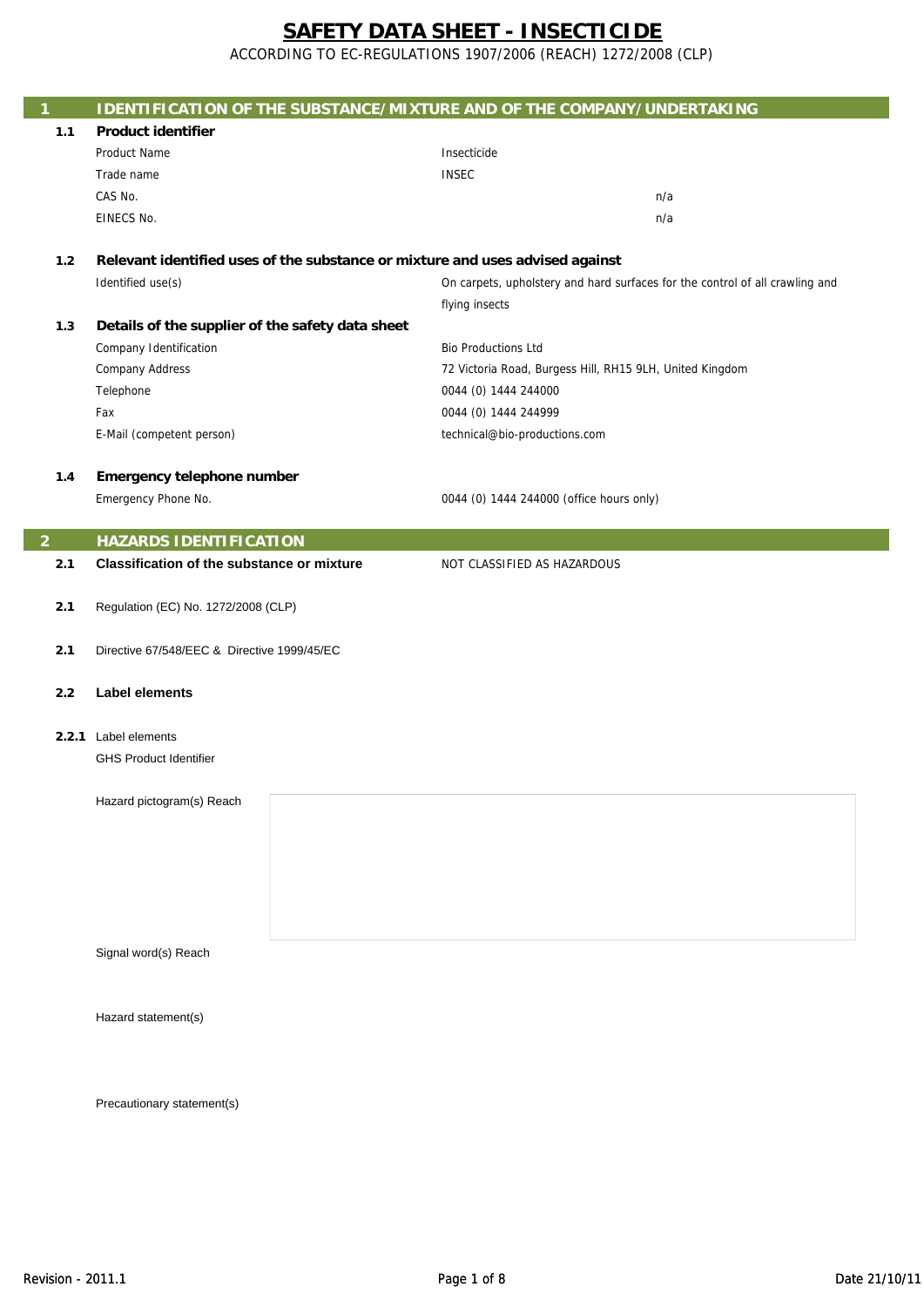ACCORDING TO EC-REGULATIONS 1907/2006 (REACH) 1272/2008 (CLP)

# **3 COMPOSITION/INFORMATION ON INGREDIENTS**

# **3.1 Substances**

| <b>Hazardous</b><br>Ingredient(s):     |           | EINECS No CAS NUMBER        | %W/W  | <b>SYMBOL</b> | <b>RISK PHRASES</b>  |
|----------------------------------------|-----------|-----------------------------|-------|---------------|----------------------|
| Alcohol Ethoxylate                     |           | 68439-45-2                  | $< 5$ | Xi            | R41                  |
| Cypermethrin                           | 257-842-9 | 52315-07-8                  | < 5   | Xn & N        | R20/22, R37 & R50/53 |
|                                        |           |                             |       |               |                      |
|                                        |           |                             |       |               |                      |
|                                        |           |                             |       |               |                      |
|                                        |           |                             |       |               |                      |
|                                        |           |                             |       |               |                      |
|                                        |           |                             |       |               |                      |
| <b>Non Hazardous</b><br>Ingredient(s): |           | <b>EINECS No CAS NUMBER</b> | %W/W  | <b>SYMBOL</b> | <b>RISK PHRASES</b>  |
|                                        |           |                             |       |               |                      |
|                                        |           |                             |       |               |                      |
|                                        |           |                             |       |               |                      |

## **4 FIRST AID MEASURES**

### **4.1 Description of first aid measures (Symptoms)**

| Inhalation             |
|------------------------|
| <b>Skin Contact</b>    |
| Eye Contact            |
| Ingestion              |
| Additional Information |
|                        |

#### **4.2 Description of first aid measures (Actions)** Inhalation

Skin Contact

Eye Contact

Ingestion:

Additional Information

Irritation to respiratory tract, coughing Irritation Symptomatic treatment. Irritation Irritation to throat and mouth



If affected, remove to fresh air, keep warm and at rest. Obtain medical attention in severe cases.

water. In severe cases obtain medical help. Immediately remove all contaminated clothing. Wash skin with soap and

In case of contact, rinse immediately with plenty of water for at least 10-15 minutes. Obtain medical attention if irritation persists.

Do not give anything by mouth to an unconscious person. Wash out mouth with water and give copious amounts of water to drink. Do not induce vomiting. Always launder contaminated clothing before re-use.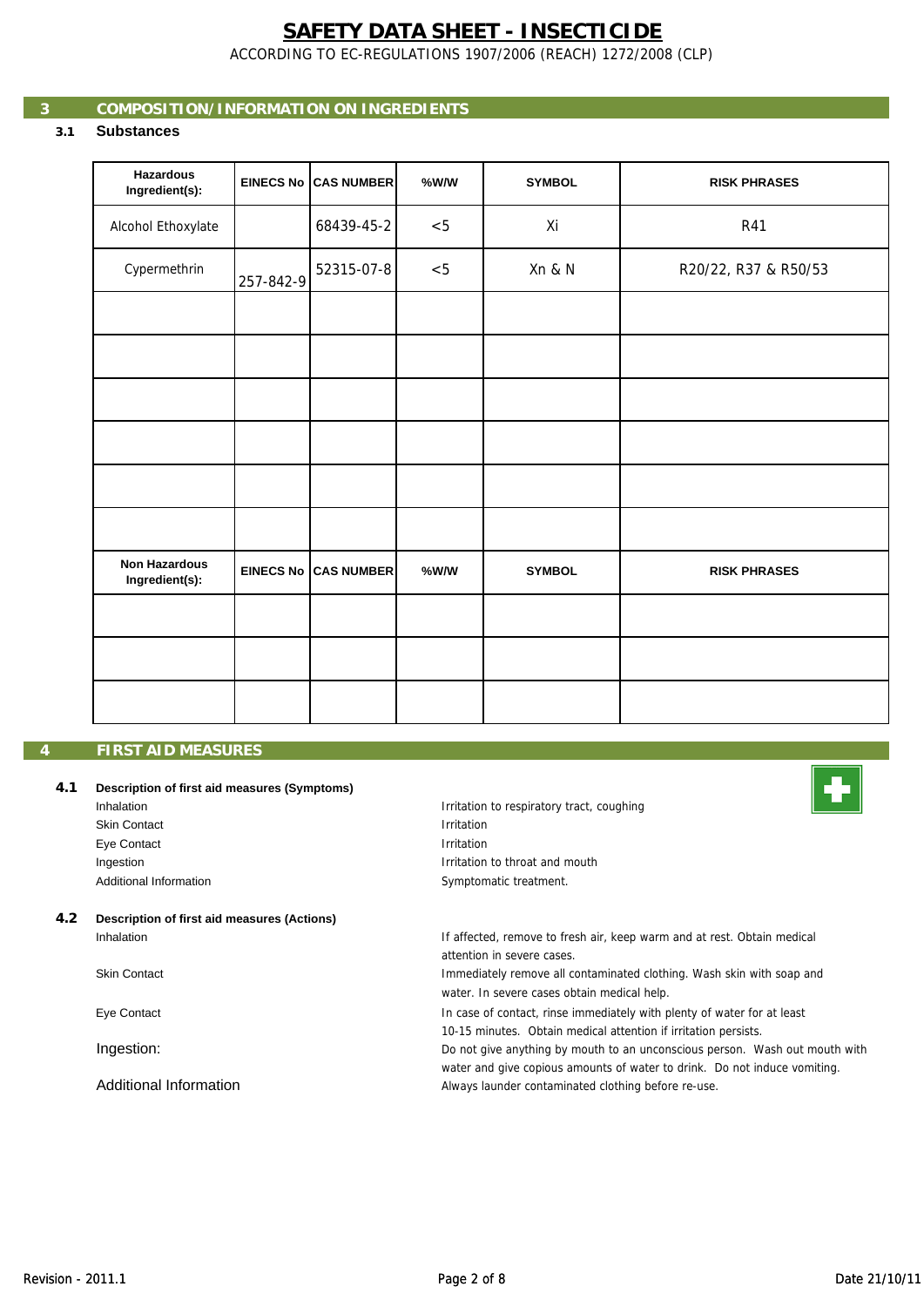ACCORDING TO EC-REGULATIONS 1907/2006 (REACH) 1272/2008 (CLP)

# **5 FIRE-FIGHTING MEASURES**

**5.1 Extinguishing media**

Suitable Extinguishing Media

**5.2 Special hazards arising from the**  Substance or mixture Exposure hazards

Product not flammable Alcohol resisant foam, carbon dioxide, dry powder or water fog

In combustion emits toxic fumes.

**5.3 Advice for fire-fighters** Special protective equipment for fire fighters

Full protective equipment including self-contained respiratory protection

# **6 ACCIDENTAL RELEASE MEASURES**

- **6.1 Personal precautions, protective equipment and emergency procedures**
- **6.2 Environmental precautions**
- **6.3 Methods and material for containment and cleaning up**
- **6.4 Reference to other sections**
- **6.5 Additional Information**

suitable protective clothing – see section 8 of SDS Do not discharge into drains or rivers. Contain the spillage using bunding. Mark out the contaminated area with signs and prevent access to unauthorised personnel. Do not attempt to take action without

Small spills can be handled with a mop and water. Large spills should be contained with sawdust and disposed of under local authority regulations

## **7 HANDLING AND STORAGE**

- **7.1 Precautions for safe handling**
- **7.2 Conditions for safe storage, including any incompatibilities**
- **7.3 Suitable packagine**
- **7.3 Specific end use(s)**

Avoid eye contact and skin contact

Keep in original containers

Keep tightly closed when not in use Do not store below 5ºC or above 30ºC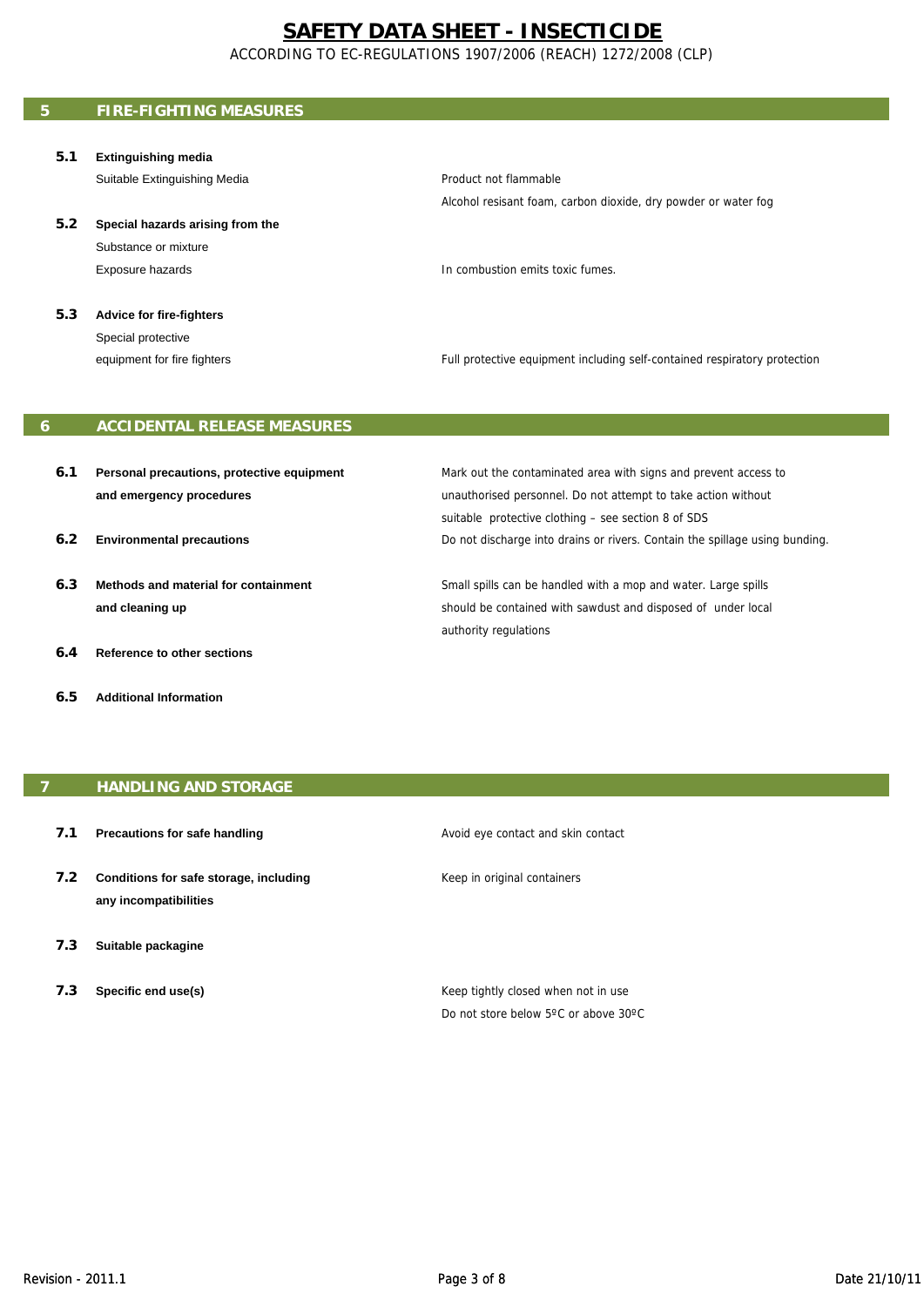ACCORDING TO EC-REGULATIONS 1907/2006 (REACH) 1272/2008 (CLP)

# **EXPOSURE CONTROLS / PERSONAL PROTECTION**

#### **8.1 Control Parameters**

Hazardous Ingredients

NO OCCUPATIONAL LIMIT ASSIGNED

Workplace exposure limits and the set of the second property of the Respirable dust

|              | <b>Tromplace expects immediately</b> |             | <b>Trophano</b> agor |             |
|--------------|--------------------------------------|-------------|----------------------|-------------|
| <b>State</b> | 8 hour TWA                           | 15 min STEL | 8 hour TWA           | 15 min Stel |
|              |                                      |             |                      |             |
|              |                                      |             |                      |             |
|              |                                      |             |                      |             |
|              |                                      |             |                      |             |
|              |                                      |             |                      |             |
|              |                                      |             |                      |             |
|              |                                      |             |                      |             |
|              |                                      |             |                      |             |
|              |                                      |             |                      |             |
|              |                                      |             |                      |             |

### **8.2 Exposure Controls**

Engineering measures

Respiratory Protection Hand Protection If ventilation is insufficient, suitable respiratory protection must be provided. Wear protective gloves (Butyl rubber or Polyvinyl chloride)<br>Wear safety goggles

Eye Protection

Skin Protection

Wear suitable protective overalls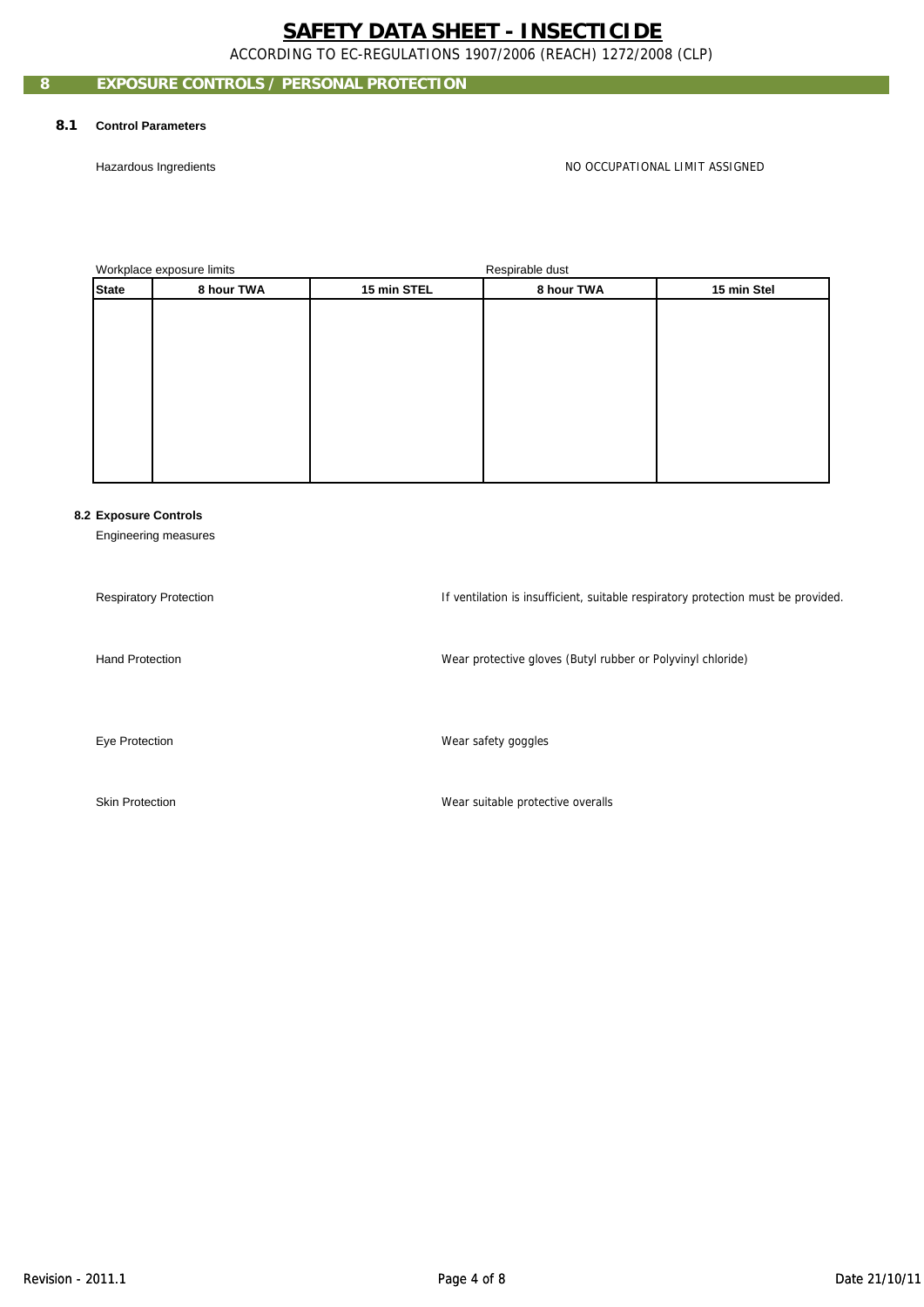ACCORDING TO EC-REGULATIONS 1907/2006 (REACH) 1272/2008 (CLP)

# **9 PHYSICAL AND CHEMICAL PROPERTIES**

#### **9.1 Information on the basic physical and chemical properties**

| <b>None</b><br>Odour:<br>White<br>Colour:<br>Not available<br>Viscosity:<br>pH (Value):<br>$6.8 - 7.5$ approx |  |
|---------------------------------------------------------------------------------------------------------------|--|
|                                                                                                               |  |
|                                                                                                               |  |
|                                                                                                               |  |
|                                                                                                               |  |
| Density (g/ml):<br>$1.003$ approx                                                                             |  |
| Not available<br><b>Boiling Point:</b>                                                                        |  |
| Flash Point:<br>Not available                                                                                 |  |
| Not available<br><b>Melting Point:</b>                                                                        |  |
| Not available<br>Pour Point (Deg C):                                                                          |  |
| Not available<br>Auto Ignition Temp.                                                                          |  |
| Not available<br>Vapour Pressures:                                                                            |  |
| Soluble<br>Solubility (water):                                                                                |  |
| Not available<br>Solubility (other):                                                                          |  |
| Partition Coefficient:<br>Not available                                                                       |  |
| Flammable Limits:<br>Not available                                                                            |  |
| Not available<br>Oxidising Props.                                                                             |  |

## **9.2 Other information**

## **10 STABILITY AND REACTIVITY**

**10.1 Reactivity**

 **10.2 Chemical Stability**

 **10.3 Possibility of hazardous reactions**

 **10.4 Conditions to avoid**

 **10.5 Incompatible materials**

 **10.6 Hazardous decompostion products 10.6 Hazardous decompostion products Oxides of carbon** 

Extremes of temperature

Stable under normal conditions

Strong alkalis & acids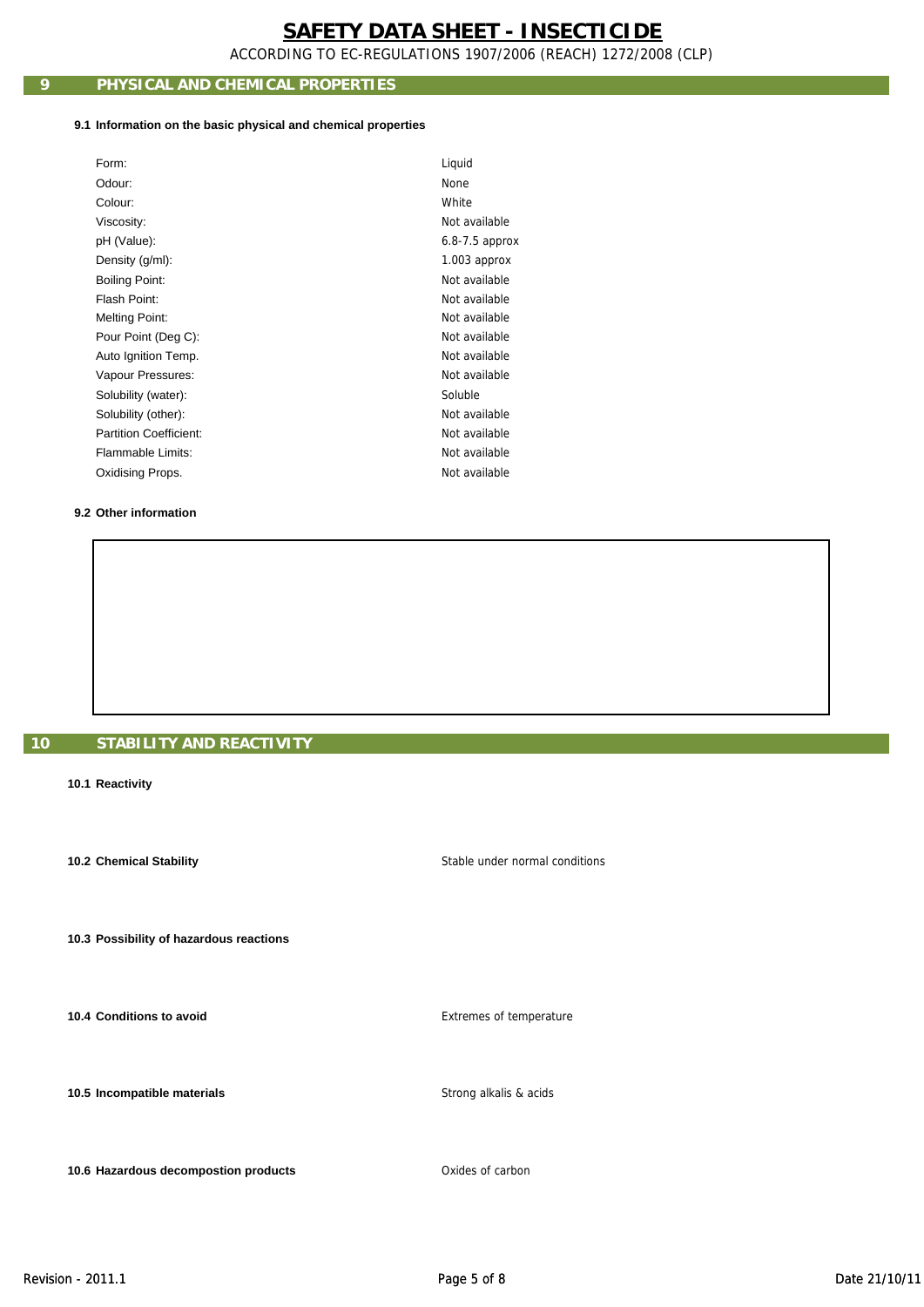ACCORDING TO EC-REGULATIONS 1907/2006 (REACH) 1272/2008 (CLP)

# **11 TOXICOLOGICAL INFORMATION**

### **11.1 Information on toxicological effects**

 **Toxicity values**

| Route | <b>Species</b> | Test | Value | <b>Units</b> |
|-------|----------------|------|-------|--------------|
|       |                |      |       |              |
|       |                |      |       |              |
|       |                |      |       |              |
|       |                |      |       |              |

#### **Relevant effects for mixture**

| Effect | Route | <b>Basis</b> |
|--------|-------|--------------|
|        |       |              |
|        |       |              |
|        |       |              |

## **11.2 Symptoms / Routes of exposure**

| Skin contact | May cause irritation to the skin     |
|--------------|--------------------------------------|
| Eye Contact  | Can cause irritation                 |
| Ingestion    | May cause discomfort if swallowed    |
| Inhalation   | Irritating to the respiratory system |

## **12 ECOLOGICAL INFORMATION**

#### **12.1 Toxicity**

#### **Eco Toxicity values**

| <b>Species</b> | <b>Test</b> | Value | <b>Units</b> |
|----------------|-------------|-------|--------------|
|                |             |       |              |
|                |             |       |              |
|                |             |       |              |
|                |             |       |              |
|                |             |       |              |
|                |             |       |              |

#### **12.2 Persistence and degradability**

No bioaccumulation potential. direct request or at the request of a detergent manufacturer. The surfactant(s) used in this preparation comply(ies) with the biodegradability criteria as laid down in Regulation (EC) No 648/2004 on detergents. Data to support this assertion are held at the disposal of the competent authorities of the Member States and will be made available to them, at their Readily absorbed into soil

 **12.3 Bioaccumulative potential**

 **12.4 Mobility in soil**

 **12.5 Results of PBT and vPvB assessment**

 **12.6 Other Adverse Effects**

Revision - 2011.1 2001.1 2011.1 2012 21/10/11 2012 21/10/11 2012 21/10/11 2012 21/10/11 2012 21/10/11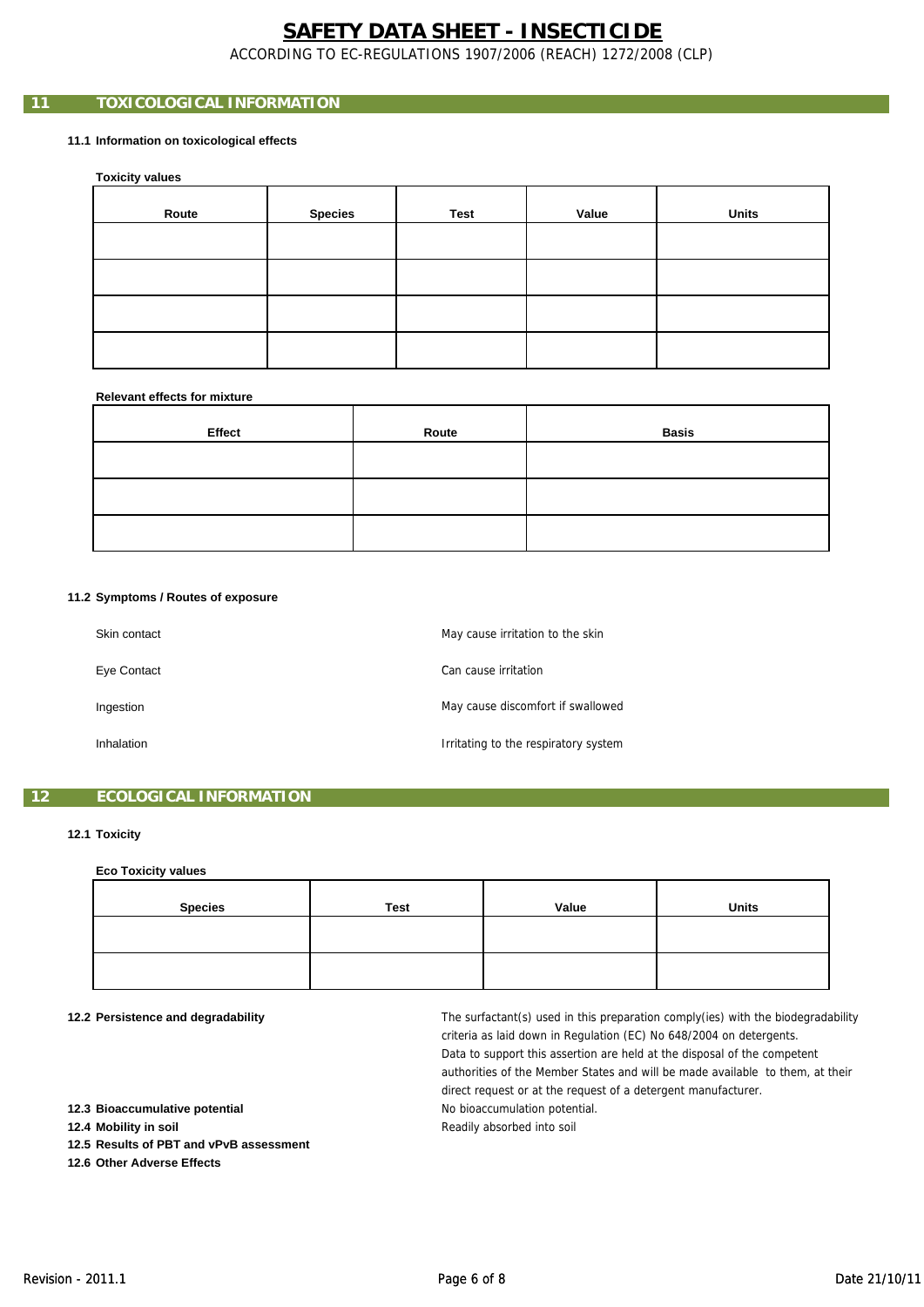ACCORDING TO EC-REGULATIONS 1907/2006 (REACH) 1272/2008 (CLP)

## **13 DISPOSAL CONSIDERATIONS**

#### **13.1 Waste treatment methods**

Disposal operations Dispose of in accordance with Local Authority Guidelines and Regulations

Disposal of packaging

Dispose of in accordance with Local Authority Guidelines and Regulations

**NB: The users attention is drawn to the possible existance of regional or national regulations regarding disposal**

### **14 TRANSPORT INFORMATION**

#### **14.1 UN Number**

NOT REGULATED FOR TRANSPORT

 **14.2 UN Proper shipping name**

#### **14.3 Transport hazard class(es)**

| <b>ARD/RID</b> | ٠<br>٠ | Class                |
|----------------|--------|----------------------|
| <b>IMDG</b>    |        | Proper shipping name |
| <b>IATA</b>    | ٠      | Proper shipping name |

#### **14.4 Packing Group**

#### **14.5 Environmental hazards**

Environmental hazardous

Marine pollutant

**14 6 S i l ti f 14.6 Special precautions for user**

### **15 REGULATORY INFORMATION**

**this preparation was classified in compliance with the following directions and regulations**

**15.1 Hazardous Ingredients**

 **Hazard symbol**

 **EEC classification**

 **other provisions**